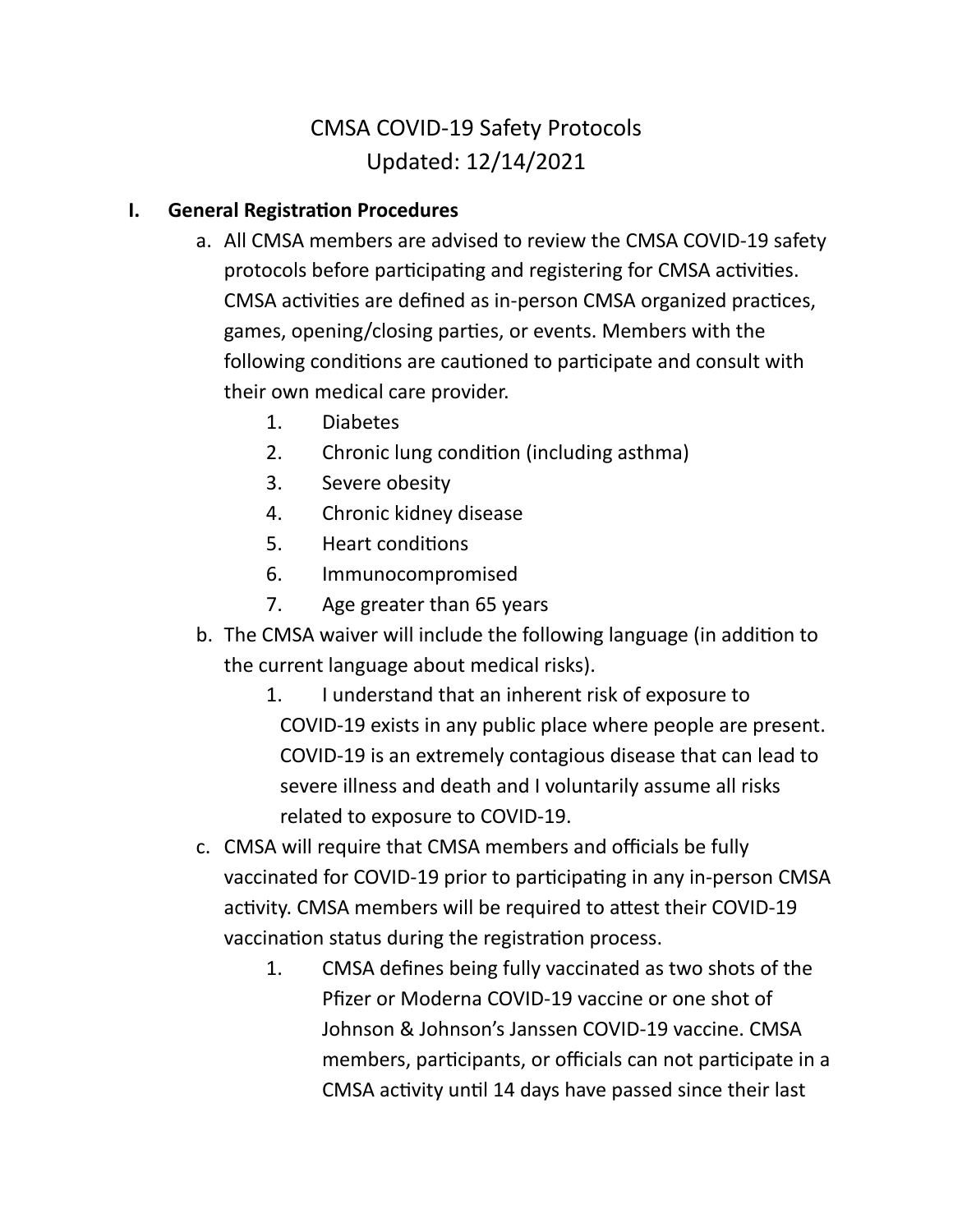COVID-19 shot to become fully vaccinated. COVID-19 boosters would not require a waiting period to participate in CMSA activities.

2. Any CMSA activities that have referees, officials, or umpires that were not required to register through Leagueapps.com for the sport will need the CMSA activity leader to have a system in place for tracking vaccination status. The tracking must note the individual's name, vaccination status, and contact information.

# **II.** General Game/Practice procedures

- a. Athletes, coaches, and officials must self screen prior to participating in a CMSA activity. Self screen will be available through our website's COVID-19 updates section.
- b. Hand hygiene remains important in slowing the spread of COVID-19. CMSA will supply hand sanitizer at any facility that does not have it readily available.
- c. Masks/Face Coverings are not required unless the federal government, state, city, or the facility we are using requires us to wear a mask or face covering. Masks, if required, can be temporarily lowered to drink a beverage or eat. CMSA asks that you maintain 6 feet of distance from other participants while eating or drinking.
- d. Social distancing should be maintained as best as possible when off the field/court.
- e. Huddles are permitted, but should be kept to a minimum.

#### **III. Screening procedure**

- a. On the day of a CMSA event all athletes, officials, and coaches should self screen for COVID-19. The questionnaire will help the participant self screen by asking the following:
	- 1. Have you received a COVID-19 vaccine and 2 weeks have passed since the final dose?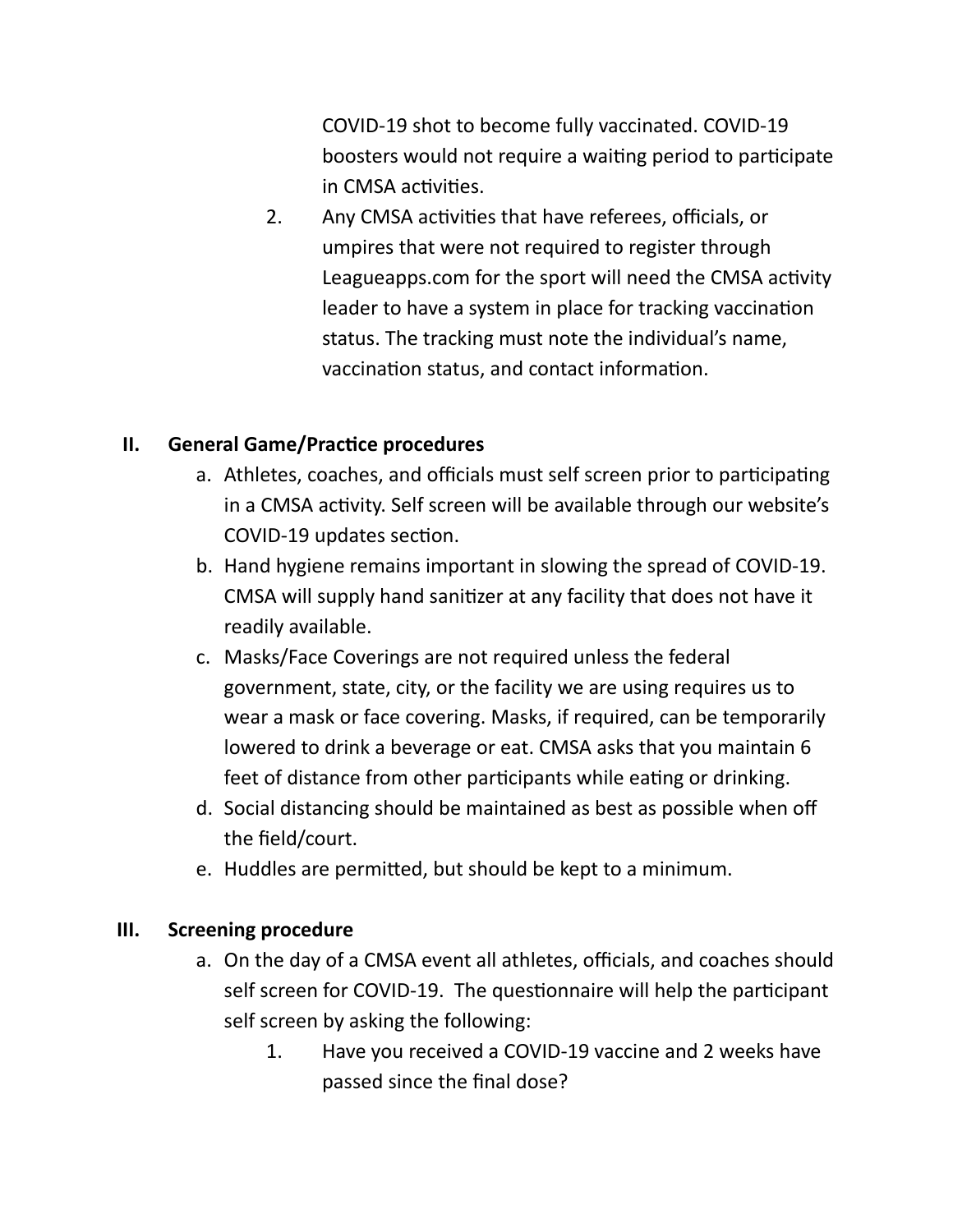- a. Yes  $-$  Move to question 2
- b. No  $-$  You will not be able to participate in a CMSA activity until you can answer yes to question 1
- 2. Have you experienced any COVID-19 like symptoms in the last 24 hours – Fever (>100 degrees), new or worsening cough, sore throat – different from seasonal allergies, new loss of smell/taste, diarrhea or vomiting?
	- a. Yes You will not be able to participate in a CMSA activity today.
	- b. No Continue to question  $3$
- 3. Have you been in close contact (unmasked, within 6ft, or more than 15 minutes over a 24 hour period) within the last 5 days with anyone who tested positive for COVID-19 within 48 hours of making the close contact?
	- a. Yes According to the CDC, vaccinated individuals should wear a mask for the next 14 days after exposure unless they get a negative COVID-19 test result 3-5 days after the exposure. You are cleared to participate today by wearing a mask during CMSA activities until the 14th day after the COVID-19 exposure has passed.
	- b. No  $-$  You are cleared to participate in CMSA activities today.

#### **IV. Medical Eligibility Coordinator**

- a. CMSA will establish a Medical Eligibility Coordinator for a yearly term to maintain confidentiality of members.
	- 1. It is recommended that an individual only serve in this position for 6-12 months at a time.
	- 2. The medical eligibility coordinator will initially be responsible only for the disposition of positive cases of COVID-19. However, their mandate may be expanded to other medical issues.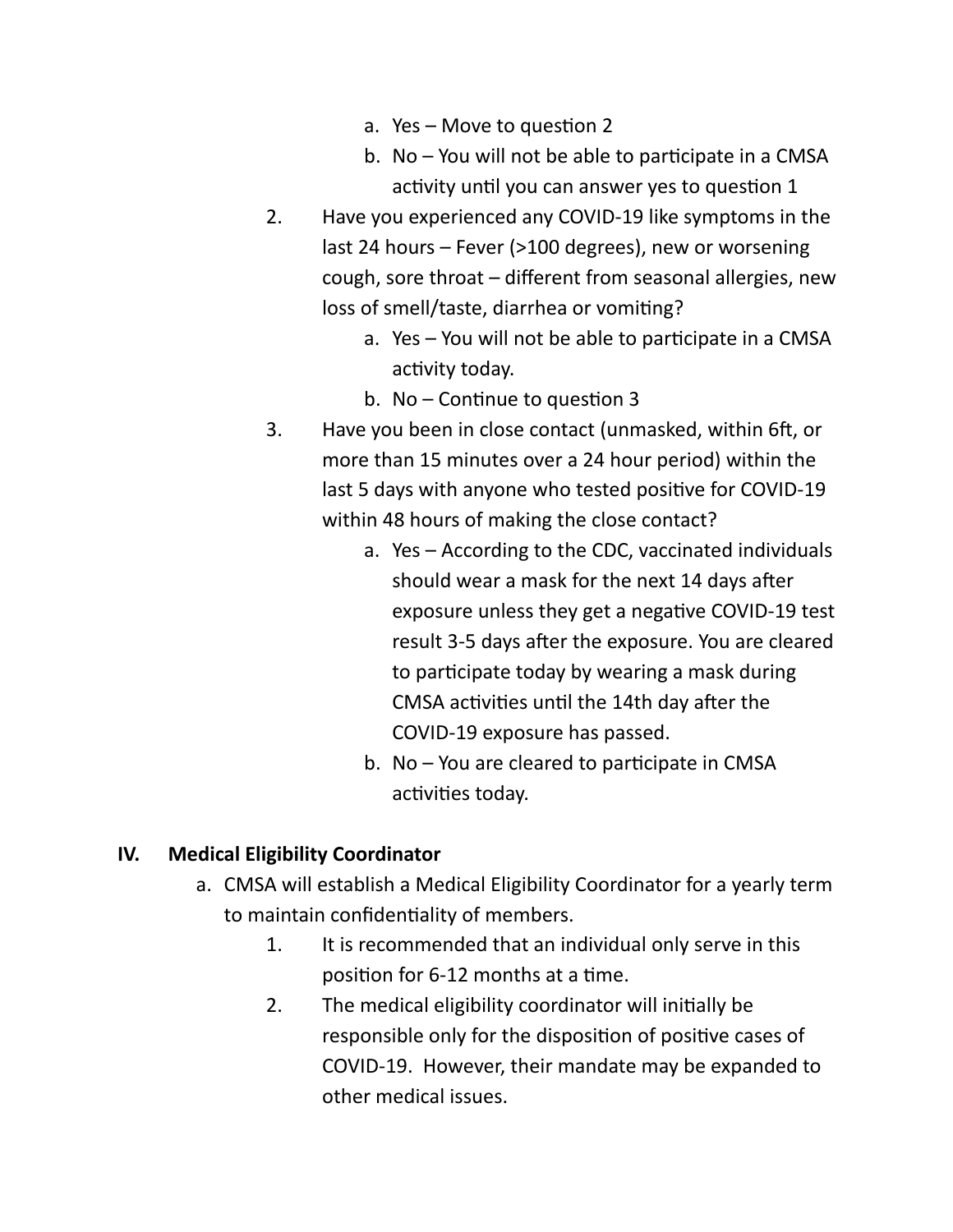- b. Disposition of positive cases of COVID-19
	- 1. CMSA is told by any participant (athlete/official/coach) they have tested positive for COVID-19 within 48 hours of participating in a CMSA sport:
		- a. Contact the Medical Eligibility Coordinator with:
			- i. Name of participant
			- ii. Sport
			- iii. Games participated in
	- 2. The Medical Eligibility Coordinator will:
		- a. Contact all individuals who participated with the individual to inform them of potential exposure. They will NOT disclose the individual's name.
	- 3. To return to play after a positive test for COVID-19 the following conditions must be met:
		- b. No fever for 72 hours (without the aid of fever reducing medications)
		- c. Improvement of respiratory symptoms
		- d. Minimum of 10 days since the onset of symptoms
		- e. Note of clearance from medical provider submitted to the Medical Eligibility Coordinator
		- f. The Medical Eligibility Coordinator will be responsible for informing league commissioners if anyone from their sport is not eligible to play for medical reasons.
		- g. The note of clearance should be filed confidentially for 1 year and then destroyed.
- c. Other procedures
	- 1. If requested, CMSA will provide names of individuals who had potential exposure to COVID-19 to contact tracing/health agencies.
	- 2. The contact tracing agency will reach out to individuals and determine the risk of exposure and what steps need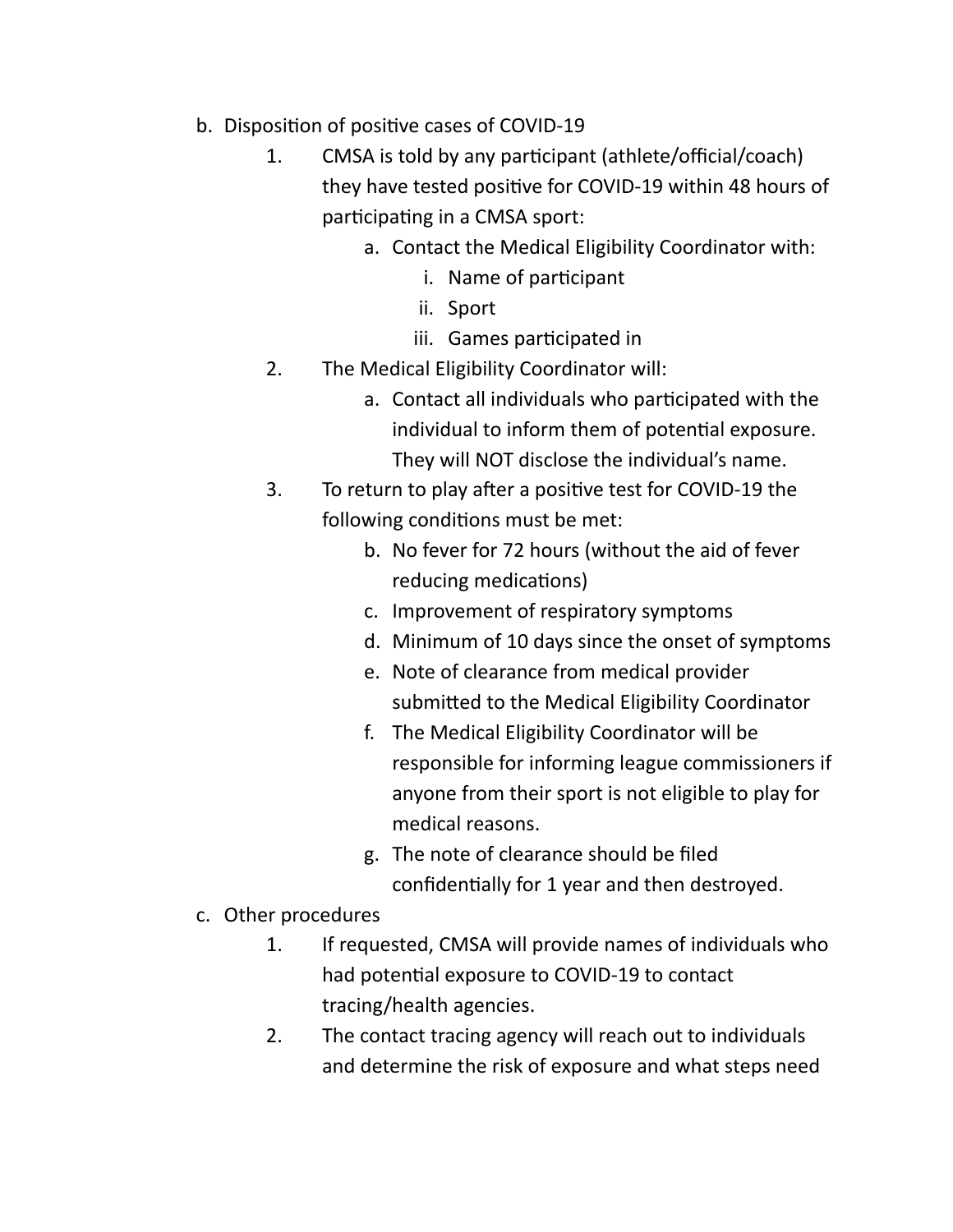to be taken. It will be up to the individual to follow these steps and answer all screening questions honestly.

## V. **Individual Sport Expectations**

- a. Prior to registration being opened for a sport, the commissioner will review the current CMSA COVID-19 safety protocols and make sure the participants have attested proof of vaccination. CMSA members registered prior to the updated COVID-19 procedures listed here can still participate in the sport they registered for but will not be able to sign up for additional sports without attesting to COVID-19 vaccination status.
	- 1. Anyone in CMSA that is discovered for falsifying their attestation to being fully vaccinated for COVID-19 while participating in a CMSA activity will be subject to disciplinary action. The person who is suspected of falsifying their COVID-19 vaccination status will be required to show proof of their vaccination card to a member of the CMSA main board. The suspected person is suspended from all sports until they can provide proof and receive confirmation from a CMSA main board member. If the suspected person is not able to provide proof, they will not be able to participate in any CMSA activities until they can provide proof of being fully vaccinated to COVID-19. The CMSA main board will decide the disciplinary action on what to do when a person falsifies their vaccination status of COVID-19 to CMSA. This can lead up to expulsion from CMSA. If the suspected person is able to provide proof of vaccination for COVID-19 that was eligible at the time of their participation in a CMSA activity, then they will be eligible to participate in CMSA activities.